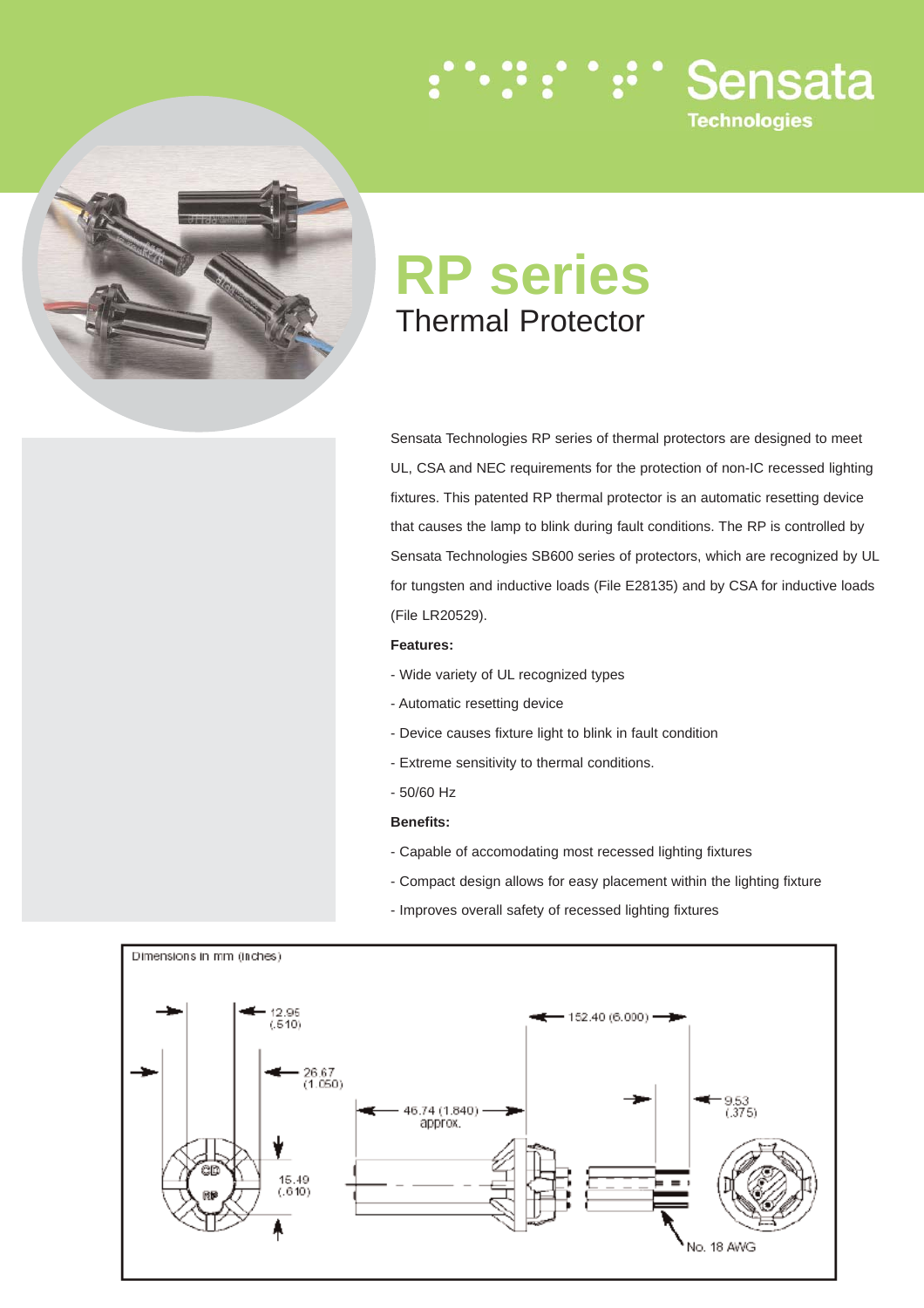

The unique design of the RP thermal protectors allows a specific model to protect a family of fixtures, reducing engineering and logistics complexity for luminaire manufacturers. The operation of the bimetallic device within the RP functions primarily from the biasing of its internal heater. The heater is so effective that when the RP is inserted in insulation without the lamp installed, the bimetallic will operate. In this manner, the RP functions as an insulation detector.

| <b>Type</b>   | <b>Heater</b> | No. of<br>Leads | <b>Lead Colors</b> | <b>Heater Wires</b> | Protector<br>Wires | <b>Standard</b><br>Pack |
|---------------|---------------|-----------------|--------------------|---------------------|--------------------|-------------------------|
| $RP-1B$       | 120V          | 3               | Bk, Wh, BI         | BI & Wh             | Bk & BI            | 500                     |
| RP-4A         | 277V          | 3               | Bk, Wh, Red        | Red & Wh            | Bk & Red           | 500                     |
| RP-5A         | 120V          | 4               | Bk, Wh, Bl, Red    | Red & Wh            | Bk & BI            | 400                     |
| RP-6A         | 240V          | 3               | Bk, Wh, Gray       | Gray & Wh           | Bk & Gray          | 500                     |
| RP-7A         | 208V          | 4               | Bk, Wh, Bl, Yell   | Yell & Wh           | Bk & BI            | 400                     |
| RP-8A         | 120V          | 3               | Bk, Wh, Or         | Or & Wh             | Bk & Or            | 500                     |
| RP-9A         | 12V           | 3               | Bk, Wh, Yell       | Yell & Wh           | Bk & Yell          | 500                     |
| <b>RP-10A</b> | 220V          | 3               | Bk, Wh, Viol       | Viol & Wh           | Bk & Viol          | 500                     |
| <b>RP-11A</b> | 120V          | 4               | Bk, Wh, Bl, Or.    | Or & Wh             | Bk & BI            | 400                     |

## **Electrical and Physical Characteristics**

## **Wiring of RP thermal Protectors**

The following instructions will assist in the proper installation of Sensata Technologies RP series of thermal protectors.

## **3 Wire RP for Dedicated Voltage**

The black lead wire is always connected to the input live wire. The white wire is the common which is permanently connected at the factory with an extra six inch piece of wire of the same color. The third wire of the RP is permanently connected to the live side of the load.

## **4 Wire RP for Multi-Tap Ballasts**

The black lead wire is always connected to the input live wire. The white wire is the common which is permanently connected at the factory with all common wires. The red wire of the RP-5A is connected to the 120 Volt tap of the ballast. The yellow wire of the RP-7A is connected to the 208 Volt of the ballast. The orange lead of the RP-11A is connected to the 120 Volt tap. The blue wire is then connected to the tap of the ballast which will match the input voltage. Although the primary usage is 120/277V, the thermal protector inside of these units is rated up to 480 VAC.